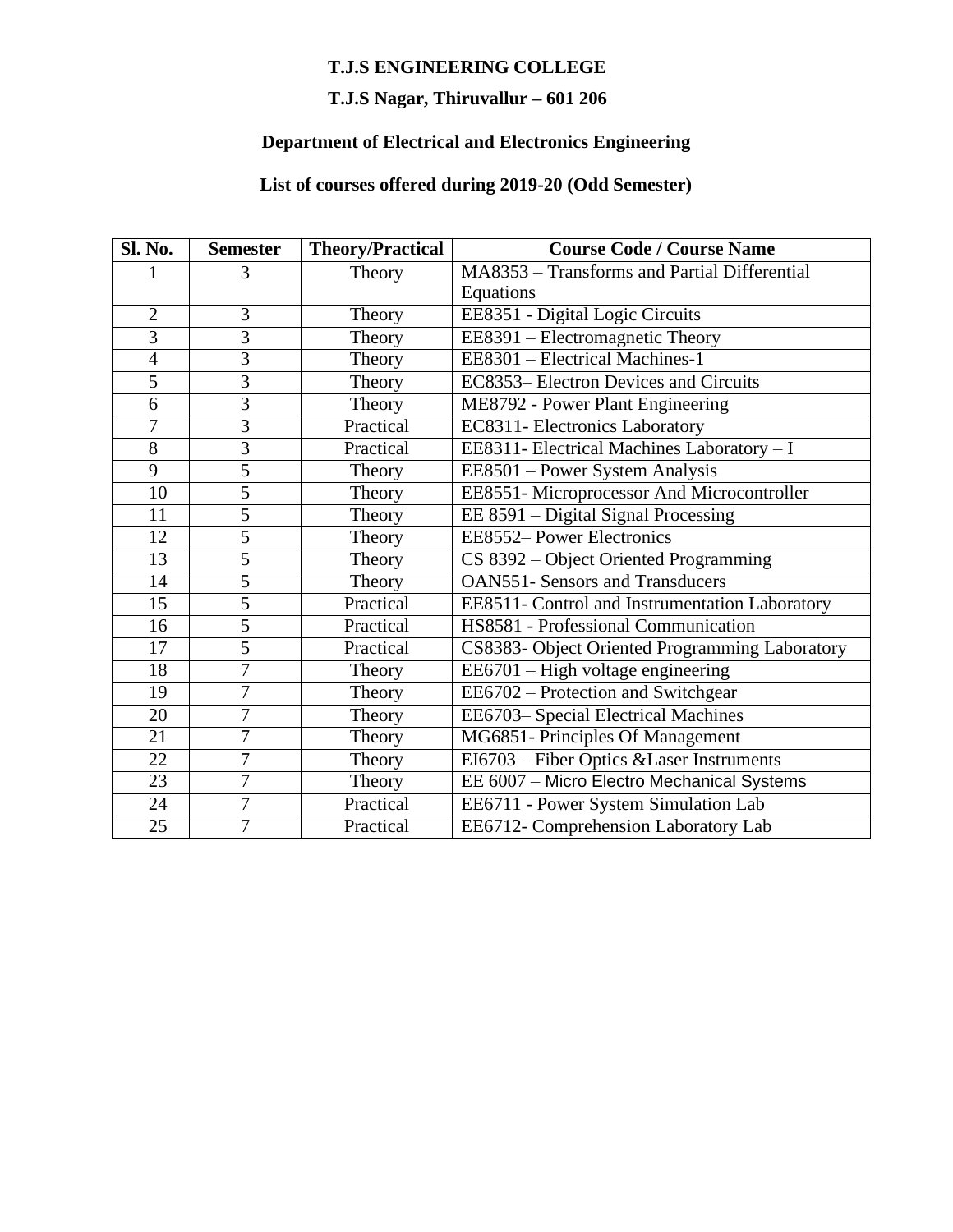## **Course outcomes- 2019-2020 (odd semester)**

#### **Third Semester.**

| <b>Course Code: MA8353</b><br><b>Course Name: Transforms And Partial Differential Equations</b> |                                                                  |  |
|-------------------------------------------------------------------------------------------------|------------------------------------------------------------------|--|
| CO                                                                                              | Course outcome (CO) - Statements                                 |  |
| $CO-1$                                                                                          | Apply the solutions of partial differential equations            |  |
| $CO-2$                                                                                          | Utilize the Fourier series problems in current flow, sound waves |  |
| $CO-3$                                                                                          | Find one dimensional wave equation and heat equations            |  |
| $CO-4$                                                                                          | Inference of Fourier transforms is in continuous time signals    |  |
| $CO-5$                                                                                          | Apply the Z transforms in discrete time signals                  |  |
| $CO-6$                                                                                          | Summarize the physical problems of engineering.                  |  |

| <b>Course Code:EE8351</b><br><b>Course Name: Digital Logic Circuits</b> |                                                                                                 |  |
|-------------------------------------------------------------------------|-------------------------------------------------------------------------------------------------|--|
| CO                                                                      | Course outcome(CO) - Statements                                                                 |  |
| $CO-1$                                                                  | To study various number systems and simplify the logical expressions using Boolean<br>functions |  |
| $CO-2$                                                                  | To study combinational circuits                                                                 |  |
| $CO-3$                                                                  | To design various synchronous and asynchronous circuits.                                        |  |
| $CO-4$                                                                  | To introduce asynchronous sequential circuits and PLDs                                          |  |
| $CO-5$                                                                  | To introduce digital simulation for development of application oriented logic circuits.         |  |
| $CO-6$                                                                  |                                                                                                 |  |

| <b>Course Code: EC8353</b><br><b>Course Name: Electron Devices And Circuits</b> |                                                                                                             |  |
|---------------------------------------------------------------------------------|-------------------------------------------------------------------------------------------------------------|--|
| CO                                                                              | Course outcome (CO) - Statements                                                                            |  |
| $CO-1$                                                                          | Explain the structure, characteristics and biasing of various PN junction diodes and its<br>applications.   |  |
| $CO-2$                                                                          | Explain the structure, characteristics and biasing of various types of transistors,<br>thyristors and IGBT. |  |
| $CO-3$                                                                          | Analyze the BJT amplifier circuits using small signal and high frequency model.                             |  |
| $CO-4$                                                                          | Analyze the FET amplifier circuits using small signal and high frequency model.                             |  |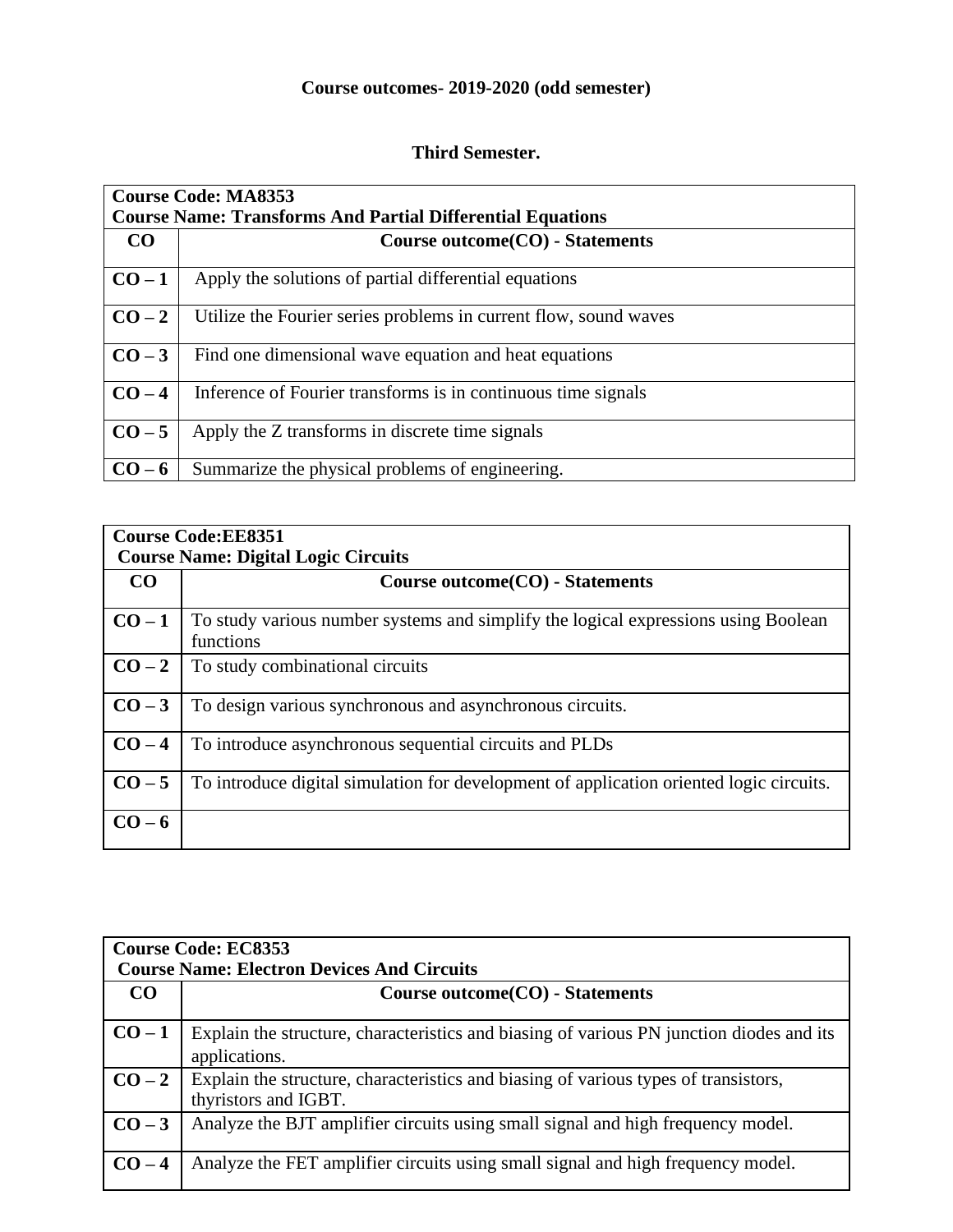| <b>Course Code: EE8301</b><br><b>Course Name: Electrical Machines - 1</b> |                                                                                       |  |
|---------------------------------------------------------------------------|---------------------------------------------------------------------------------------|--|
| <b>CO</b>                                                                 | Course Outcome (CO) - Statement                                                       |  |
|                                                                           |                                                                                       |  |
| $CO-1$                                                                    | To familiarize with Magnetic-circuit analysis and introduce magnetic materials        |  |
| $CO-2$                                                                    | To understand Constructional details, the principle of operation, prediction of       |  |
|                                                                           | performance, the methods of testing the transformers and three phase transformer      |  |
|                                                                           | connections                                                                           |  |
| $CO-3$                                                                    | To understand the Working principles of electrical machines using the concepts of     |  |
|                                                                           | electromechanical energy conversion principles and derive expressions for generated   |  |
|                                                                           | voltage and torque developed in all Electrical Machines.                              |  |
| $CO-4$                                                                    | To understand the Working principles of DC machines as Generator types,               |  |
|                                                                           | determination of their no-load/load characteristics, starting and methods of speed    |  |
|                                                                           | control of motors.                                                                    |  |
| $CO-5$                                                                    | To study Various losses taking place in D.C. Motor and to study the different testing |  |
|                                                                           | methods to arrive at their performance                                                |  |

| Course Code: EE8391 Course Name: Electromagnetic Theory |                                                                                                           |
|---------------------------------------------------------|-----------------------------------------------------------------------------------------------------------|
| CO                                                      | Course outcome (CO) - Statements                                                                          |
| $CO-1$                                                  | Interpret the coordinate systems used in electromagnetic theory                                           |
| $CO-2$                                                  | Explain the Electric and Magnetic field intensity for continuous charge distributions                     |
| $CO-3$                                                  | Develop the expression for capacitance and inductance in the continuous charge<br>distributions           |
| $CO-4$                                                  | Build the boundary conditions for electric and magnetic field intensity                                   |
| $CO-5$                                                  | Illustrate the generation of EMF in static and dynamic conditions                                         |
| $CO - 6$                                                | Identify the properties of electromagnetic wave propagation from Maxwell's equation.                      |
| $CO-6$                                                  | To develop the ability to model and analyze electrical apparatus and their application to<br>power system |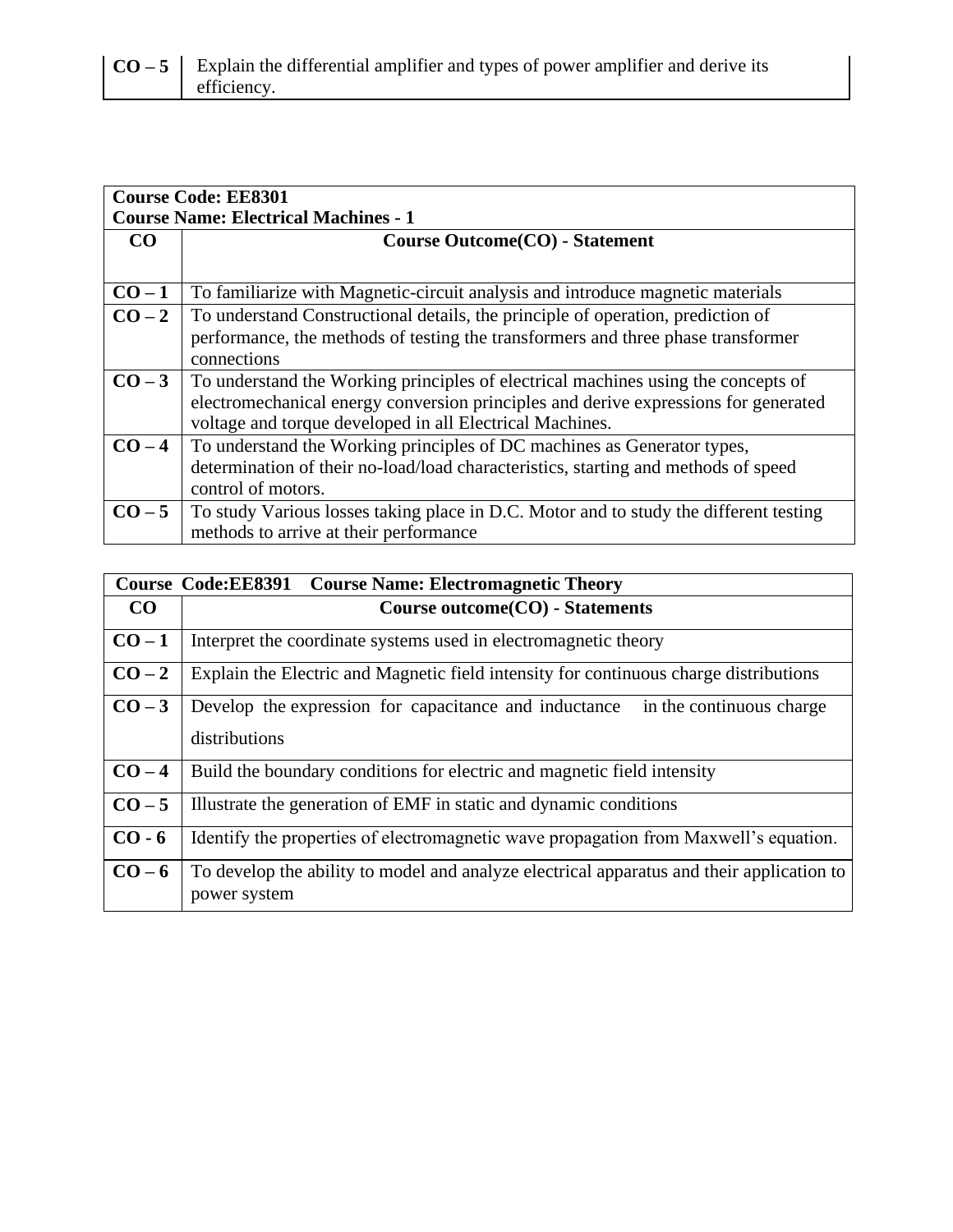|        | <b>Course Code: ME8792</b><br><b>Course Name: Power Plant Engineering</b>                                                                                               |
|--------|-------------------------------------------------------------------------------------------------------------------------------------------------------------------------|
| CO     | Course outcome $(CO)$ -                                                                                                                                                 |
|        | <b>Statements</b>                                                                                                                                                       |
| $CO-1$ | Explain the layout, construction and working of the components inside a thermal                                                                                         |
|        | power plant                                                                                                                                                             |
| $CO-2$ | Explain the layout, construction and working of the components inside a Diesel, Gas                                                                                     |
|        | and Combined cycle power plants                                                                                                                                         |
| $CO-3$ | Explain the layout, construction and working of the components inside nuclear power                                                                                     |
|        | plants.                                                                                                                                                                 |
| $CO-4$ | Explain the layout, construction and working of the components inside Renewable<br>energy power plants                                                                  |
|        |                                                                                                                                                                         |
| $CO-5$ | Explain the applications of power plants while extend their knowledge to power plant<br>economics and environmental hazards and estimate the costs of electrical energy |
|        |                                                                                                                                                                         |

## **Laboratory**

| <b>EC8311</b> | <b>Electronics Laboratory</b>                        |
|---------------|------------------------------------------------------|
| $\bf CO$      | Course outcome (CO) - Statements                     |
| $CO-1$        | Explain the characteristics of semiconductor devices |
| $CO-2$        | Analyze astable and monostable multivibrators        |
| $CO-3$        | Develop differential amplifiers using FET            |
| $CO-4$        | Infer frequency and phase measurements using CRO     |
| $CO-5$        | Construct RC, LC phase shift oscillators             |
| $CO-6$        | Experiment with passive filters                      |

| Course code: EE8311<br><b>Course Name: Electrical Machines Laboratory - I</b> |                                                 |  |
|-------------------------------------------------------------------------------|-------------------------------------------------|--|
| CO                                                                            | Course outcome $CO$ – Statements                |  |
| $CO-1$                                                                        | Ability to understand and analyze DC Generator  |  |
| $CO-2$                                                                        | Ability to understand and analyze DC Motor      |  |
| $CO-3$                                                                        | Ability to understand and analyse Transformers. |  |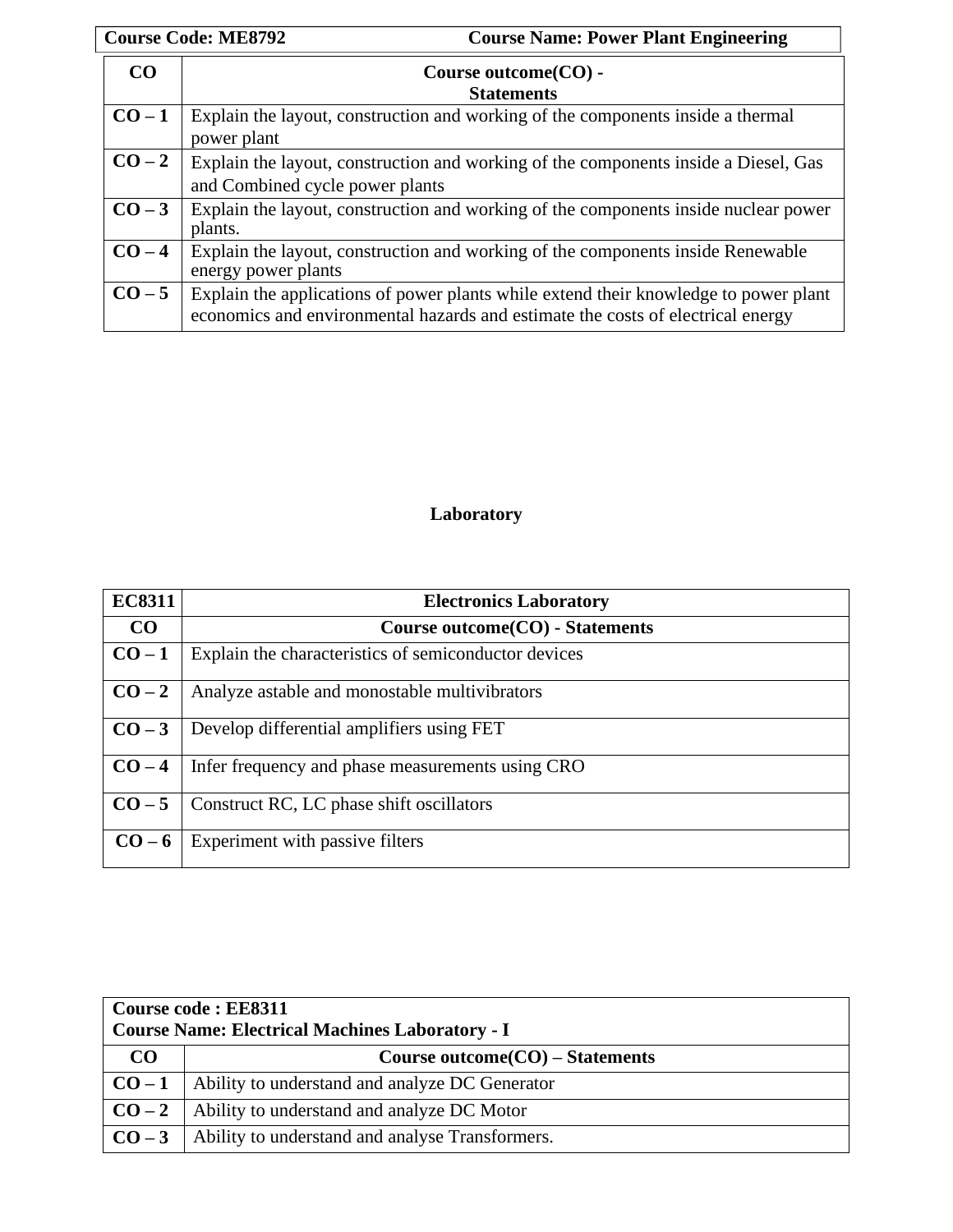#### **Fifth Semester**

| <b>Course Code: EE8501</b>                |                                                                                 |
|-------------------------------------------|---------------------------------------------------------------------------------|
| <b>Course Name: Power System Analysis</b> |                                                                                 |
| CO                                        | <b>Course Outcome (CO) - Statement</b>                                          |
| $CO-1$                                    | Ability to model the power system under steady state operating condition        |
| $CO-2$                                    | Ability to understand and apply iterative techniques for power flow analysis    |
| $CO-3$                                    | Ability to model and carry out balanced short circuit studies on power system   |
| $CO-4$                                    | Ability to model and carry out unbalanced short circuit studies on power system |
| $CO-5$                                    | Ability to model and analyze stability problems in power system                 |

| <b>Course Code: EE8551</b><br><b>Course Name: Power Electronics</b> |                                                                          |
|---------------------------------------------------------------------|--------------------------------------------------------------------------|
| CO                                                                  | Course outcome (CO) - Statements                                         |
| $CO-1$                                                              | Summarize the fundamental concepts of power switching devices.           |
| $CO-2$                                                              | Analyze single phase power converter circuits and their application.     |
| $CO-3$                                                              | Analyze three phase power converter circuits and their application.      |
| $CO-4$                                                              | Analyze switching regulator circuits and their application.              |
| $CO-5$                                                              | Analyze various harmonic reduction techniques.                           |
| $CO - 6$                                                            | Develop skills to simulate converter circuits using simulation software. |

| <b>Course Code: EE8551</b><br><b>Course Name: Microprocessors and Microcontrollers</b> |                                                                          |  |
|----------------------------------------------------------------------------------------|--------------------------------------------------------------------------|--|
| <b>CO</b>                                                                              | Course outcome(CO) - Statements                                          |  |
| $CO-1$                                                                                 | Explain the architecture and functionalities of 8085 Microprocessor.     |  |
| $\overline{CO-2}$                                                                      | Analyze Assembly level programming in real time applications using 8085. |  |
| $\overline{CO} - 3$                                                                    | Explain the architecture and functionalities of 8051 Microcontroller.    |  |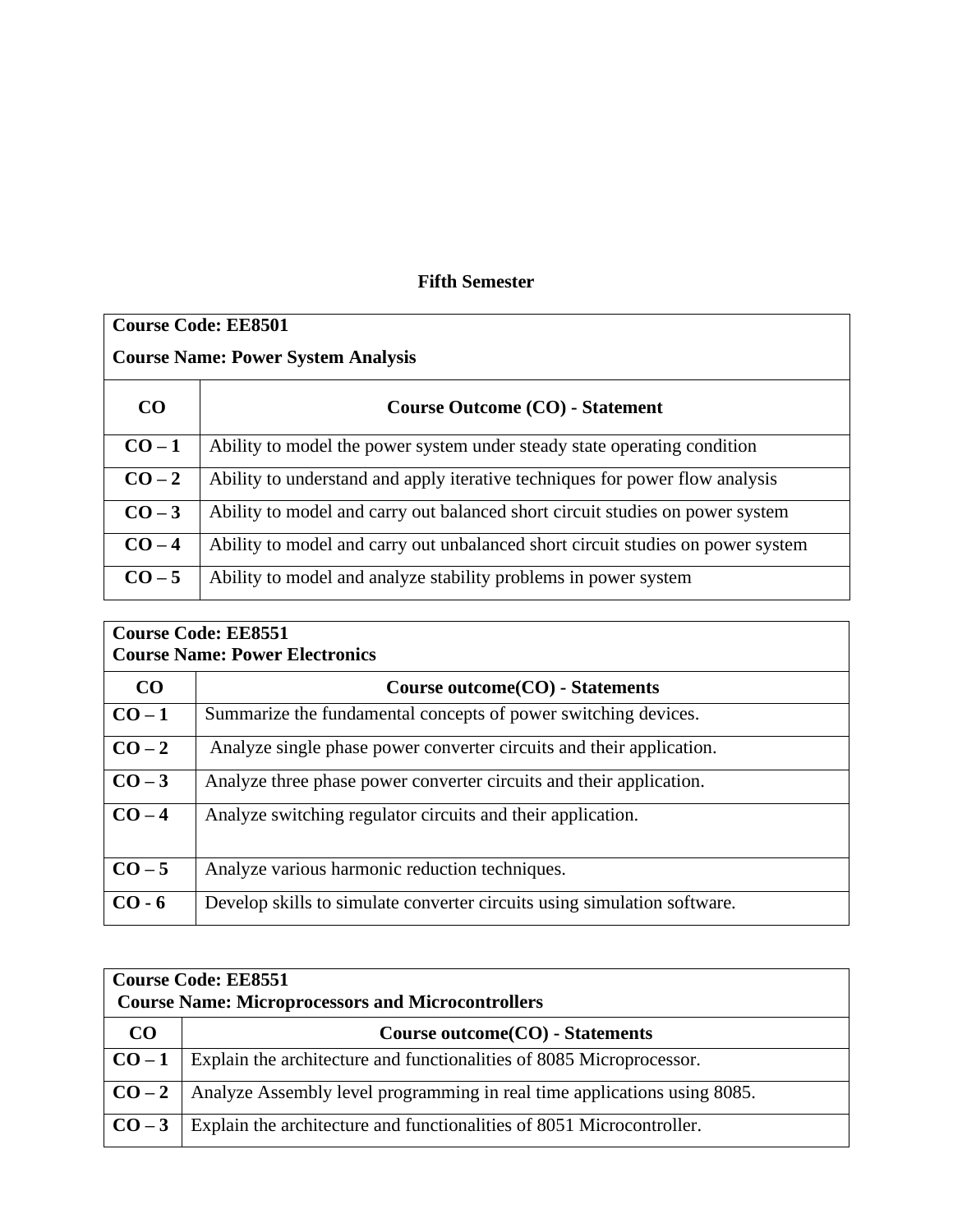| $\vert$ CO – 4 $\vert$ Configure the external peripherals interfacing with the 8085 microprocessor and 8051<br>microcontroller. |
|---------------------------------------------------------------------------------------------------------------------------------|
| $\vert$ CO – 5 $\vert$ Develop skill in simple applications programming with 8051.                                              |
| CO - 6   Compare the programming concepts of 8085 and 8051                                                                      |

|        | <b>Course Code: OAN551</b><br><b>Course Name: Sensors &amp; Transducers</b>                                                              |  |
|--------|------------------------------------------------------------------------------------------------------------------------------------------|--|
| $CO-1$ | To understand the concepts of measurement technology                                                                                     |  |
| $CO-2$ | Expertise in various calibration techniques and signal types for sensors.                                                                |  |
| $CO-3$ | To learn the various sensors used to measure various physical parameters.                                                                |  |
| $CO-4$ | To learn the fundamentals of signal conditioning, data acquisition and<br>communication systems used in mechatronics system development. |  |
| $CO-5$ | Study the basic principles of various smart sensors.                                                                                     |  |
| $CO-6$ | Implement the DAQ systems with different sensors for real time applications                                                              |  |

| <b>Course Code:EE8591</b><br><b>Course Name: Digital Signal Processing</b> |                                                                 |
|----------------------------------------------------------------------------|-----------------------------------------------------------------|
| CO                                                                         | Course outcome(CO) - Statements                                 |
| $CO-1$                                                                     | Signals and systems $&$ their mathematical representation       |
| $CO-2$                                                                     | Discrete time systems.                                          |
| $CO-3$                                                                     | Transformation techniques $\&$ their computation                |
| $CO-4$                                                                     | Filters and their design for digital implementation.            |
| $CO-5$                                                                     | Programmability digital signal processor & quantization effects |

| <b>Course Code: CS8392</b><br><b>Course Name: Object Oriented Proogramming</b> |                                                                        |
|--------------------------------------------------------------------------------|------------------------------------------------------------------------|
| CO                                                                             | Course outcome(CO) - Statements                                        |
| $CO-1$                                                                         | Develop Java programs using OOP principles                             |
| $CO-2$                                                                         | Develop Java programs using the concepts of inheritance and interfaces |
| $CO-3$                                                                         | Build Java applications using exceptions and I/O Streams               |
| $CO-4$                                                                         | Develop Java applications with threads and generic classes             |
| $CO-5$                                                                         | Develop interactive Java programs using swings                         |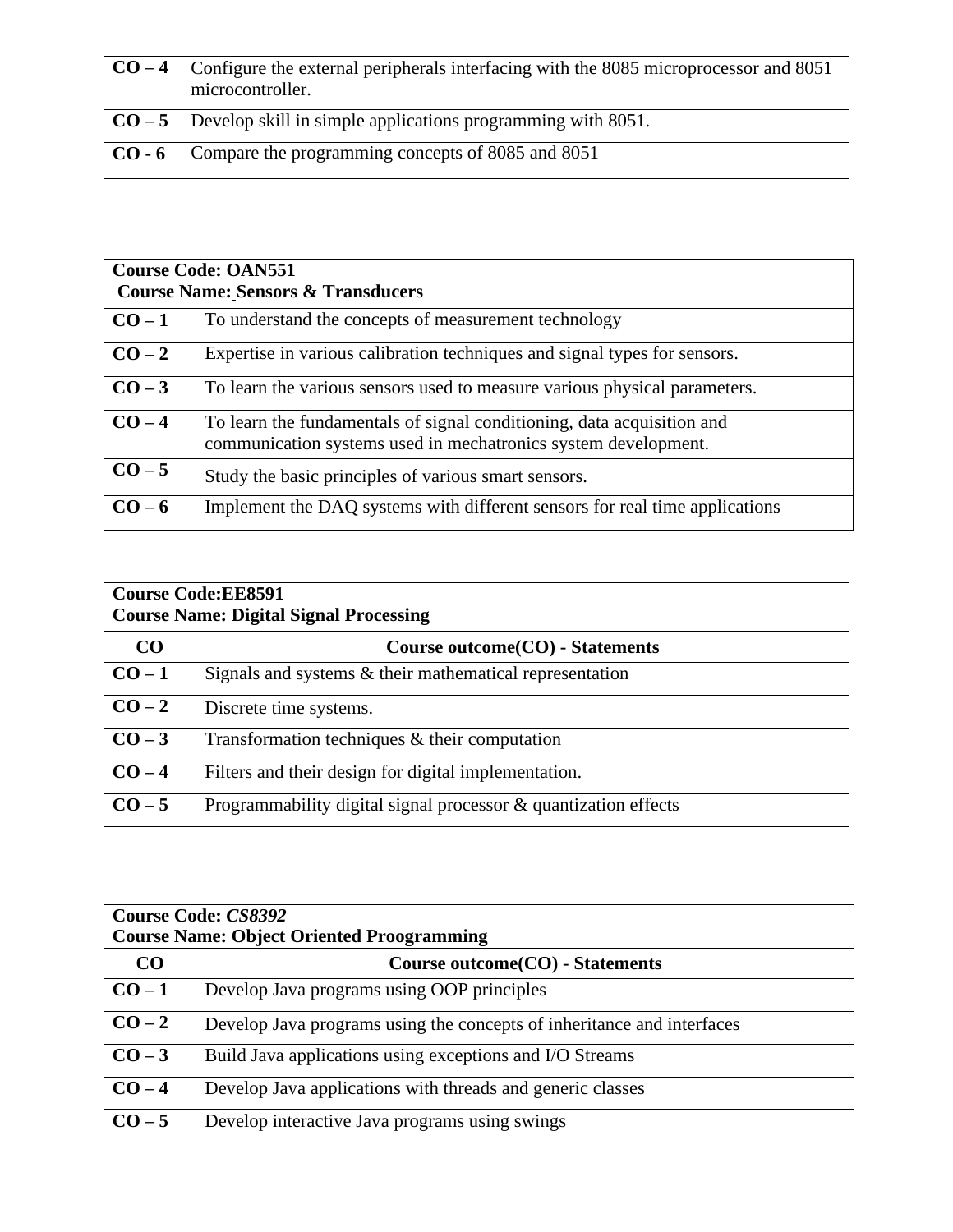| $CO-6$ |  | Develop an application based upon concepts of Java. |
|--------|--|-----------------------------------------------------|
|--------|--|-----------------------------------------------------|

#### **Laboratory**

| <b>Course Code:EE8511</b><br><b>Course Name: Control and Instrumentation Laboratory</b> |                                                                               |
|-----------------------------------------------------------------------------------------|-------------------------------------------------------------------------------|
| CO                                                                                      | Course outcome (CO) - Statements                                              |
| $CO-1$                                                                                  | Ability to understand control theory and apply them to electrical engineering |
| $CO-2$                                                                                  | Ability to analyze the various types of converters                            |
| $CO-3$                                                                                  | Ability to design compensators                                                |
| $CO-4$                                                                                  | Ability to understand the basic concepts of bridge networks                   |
| $CO-5$                                                                                  | Ability to the basics of signal conditioning circuits                         |
| $CO-6$                                                                                  | Ability to study the simulation packages.                                     |

| <b>Course Code:HS8581</b><br><b>Course Name: Professional Communication</b> |                                                                        |
|-----------------------------------------------------------------------------|------------------------------------------------------------------------|
| CO                                                                          | Course outcome(CO) - Statements                                        |
| $CO-1$                                                                      | Enhance the Employability and Career Skills of students                |
| $CO-2$                                                                      | Orient the students towards grooming as a professional                 |
| $CO-3$                                                                      | Make them Employability Graduates                                      |
| $CO-4$                                                                      | Develop their confidence and help them attend interviews successfully. |

| <b>Course Code:CS8383</b><br><b>Course Name: Object Oriented Programming Lab</b> |                                                                                                                               |
|----------------------------------------------------------------------------------|-------------------------------------------------------------------------------------------------------------------------------|
| CO                                                                               | Course outcome(CO) - Statements                                                                                               |
| $CO-1$                                                                           | To build software development skills using java programming for real-world                                                    |
| $\mid$ CO – 2                                                                    | To understand and apply the concepts of classes, packages, interfaces, array list,<br>exception handling and file processing. |
| $\overline{CO} - 3$                                                              | To develop applications using generic programming and event handling.                                                         |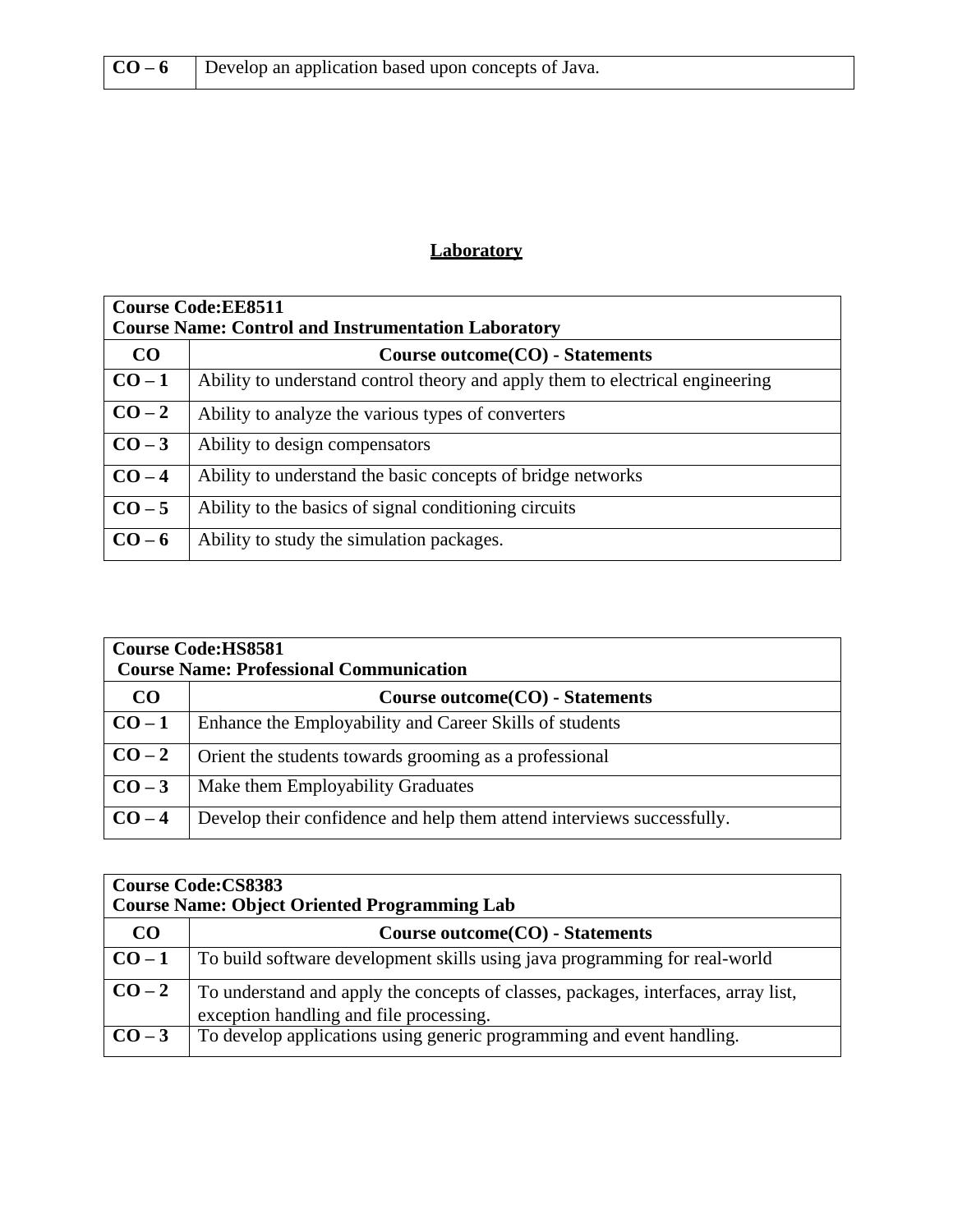#### **Seventh Semester**

| <b>Course code: EE6701</b><br><b>Course Name: High voltage engineering</b> |                                                      |
|----------------------------------------------------------------------------|------------------------------------------------------|
| CO                                                                         | Course outcome (CO) -<br><b>Statements</b>           |
| $CO-1$                                                                     | Describe the causes of power systems over voltages   |
| $CO-2$                                                                     | Summarize the impact of over voltages on dielectrics |
| $CO-3$                                                                     | Explain the breakdown mechanism of dielectrics       |
| $CO-4$                                                                     | Classify protection devices to prevent Flashovers    |
| $CO-5$                                                                     | Discuss the testing of power system apparatus        |
| $CO-6$                                                                     | Summarize the methods of HV measurements             |

| <b>Course code: EE6702</b><br><b>Course Name: Protection and Switchgear</b> |                                                           |
|-----------------------------------------------------------------------------|-----------------------------------------------------------|
| CO.                                                                         | Course outcome (CO) -<br><b>Statements</b>                |
| $CO-1$                                                                      | Identify the faults in Power system                       |
| $CO-2$                                                                      | Interpret the working of relays and their characteristics |
| $CO-3$                                                                      | Explain the types of Apparatus protection                 |
| $CO-4$                                                                      | Analyze the arcing phenomenon and interruption            |
| $CO-5$                                                                      | Explain the different Circuit Breakers                    |
| $CO-6$                                                                      | Classify the testing of Circuit Breakers                  |

| <b>Course code: EE6703 Course Name: Special Electrical Machines</b> |                                                                           |
|---------------------------------------------------------------------|---------------------------------------------------------------------------|
| CO                                                                  | Course outcome(CO) -                                                      |
|                                                                     | <b>Statements</b>                                                         |
| $CO-1$                                                              | Explain the performance characteristics of synchronous reluctance motors. |
| $CO-2$                                                              | Classify the excitation modes of stepping motor                           |
| $CO-3$                                                              | Construct the power converter circuits for Switched reluctance motor      |
| $CO-4$                                                              | Analyze the magnetic characteristics of brushless D.C motor               |
| $CO-5$                                                              | Compare the control methods of permanent magnet synchronous motor         |
| $CO-6$                                                              | Analyze the logical sequence operation of special machines by using       |
|                                                                     | Software program.                                                         |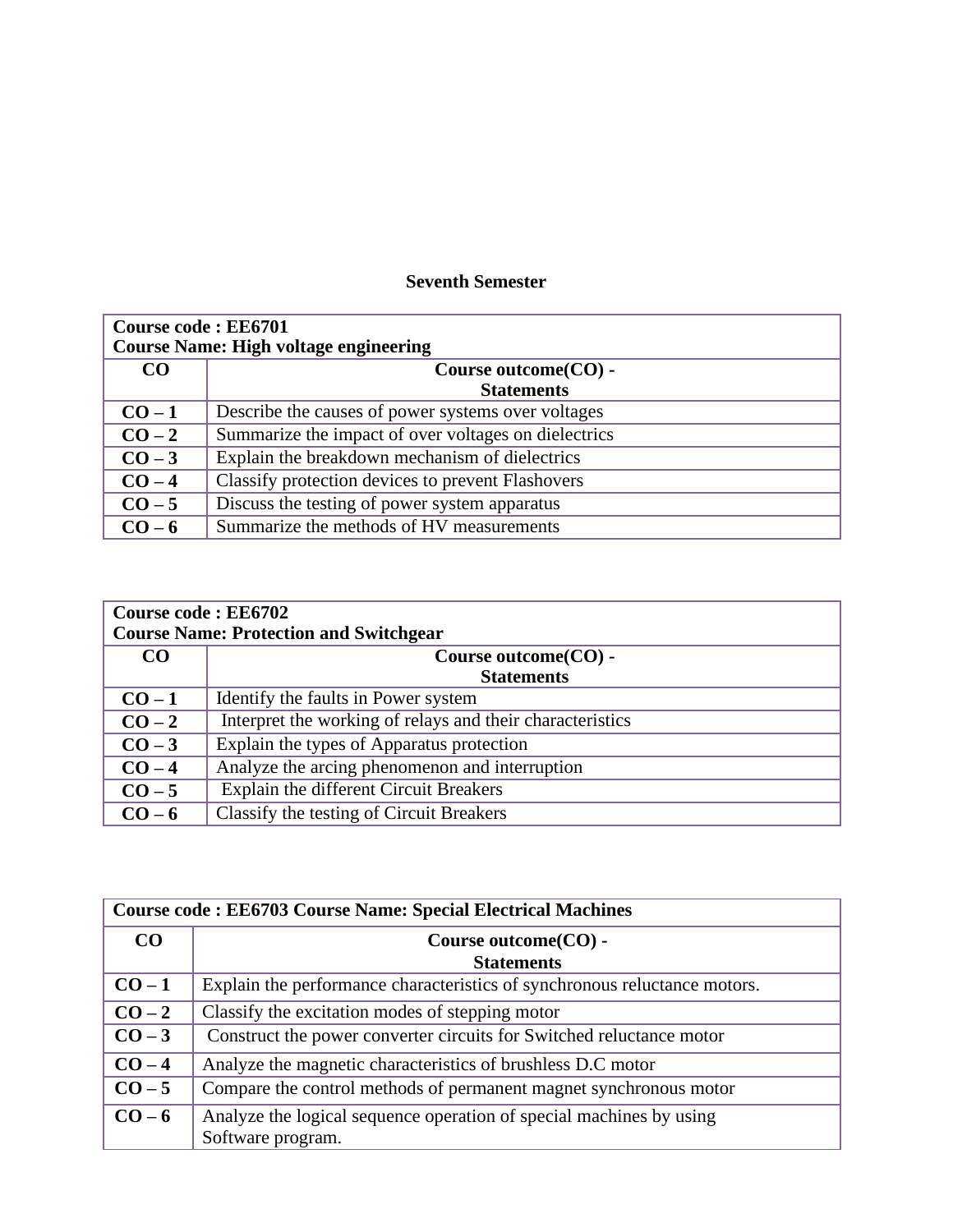| <b>Course code: MG6851</b><br><b>Course Name: Principles of Management</b> |                                                                     |
|----------------------------------------------------------------------------|---------------------------------------------------------------------|
| CO                                                                         | Course outcome (CO) -                                               |
|                                                                            | <b>Statements</b>                                                   |
| $CO-1$                                                                     | Define the concept of management                                    |
| $CO-2$                                                                     | Identify current trends and issues in management                    |
| $CO-3$                                                                     | Explain the importance of planning and objective setting            |
| $CO-4$                                                                     | Identify the authority and responsibility among people              |
| $CO-5$                                                                     | Apply leadership and motivation theories                            |
| $CO-6$                                                                     | Examine qualitative and quantitative information to control methods |

| Course code: EI6703                                      |                                                      |  |
|----------------------------------------------------------|------------------------------------------------------|--|
| <b>Course Name: Fiber Optics &amp; Laser Instruments</b> |                                                      |  |
| CO                                                       | Course outcome (CO) - Statements                     |  |
| $CO-1$                                                   | Compare types of Optical fibers                      |  |
| $CO-2$                                                   | Identify optical sources and Detectors               |  |
| $CO-3$                                                   | Relate the industrial applications of optical fibers |  |
| $CO-4$                                                   | Summarize the LASER types                            |  |
| $CO-5$                                                   | Relate the industrial applications of LASER          |  |
| $CO-6$                                                   | Infer holography and medical applications of LASER   |  |

| <b>Course code: EE6007</b>                           |                                                                                                          |  |
|------------------------------------------------------|----------------------------------------------------------------------------------------------------------|--|
| <b>Course Name: Micro Electro Mechanical Systems</b> |                                                                                                          |  |
| CO <sub>1</sub>                                      | Course outcome (CO) -                                                                                    |  |
|                                                      | <b>Statements</b>                                                                                        |  |
| $CO-1$                                               | Impart knowledge about operation of micro devices, micro systems and their<br>applications               |  |
| $CO-2$                                               | To Design the micro devices, micro systems using the MEMS fabrication process.                           |  |
| $CO-3$                                               | knowledge of semiconductors and solid mechanics to fabricate MEMS devices                                |  |
| $CO-4$                                               | To Understand rudiments of Micro fabrication techniques                                                  |  |
| $CO-5$                                               | To Understand different materials used for MEMS                                                          |  |
| $CO-6$                                               | To Impart knowledge applications of MEMS to disciplines beyond Electrical and<br>Mechanical engineering. |  |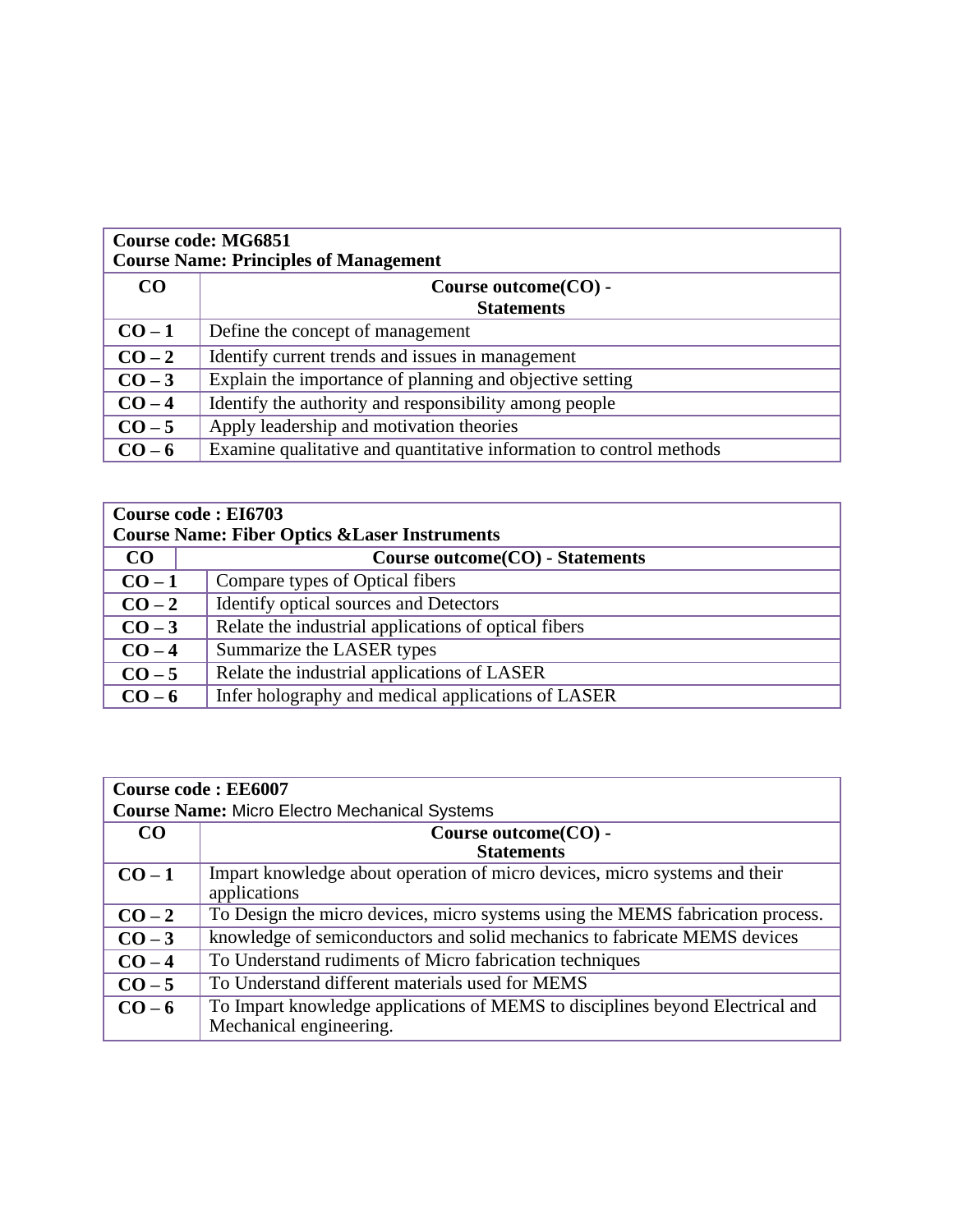#### **Laboratory**

| Course code: EE6711                             |                                                                |  |
|-------------------------------------------------|----------------------------------------------------------------|--|
| <b>Course Name: Power System Simulation lab</b> |                                                                |  |
| CO                                              | Course outcome(CO) - Statements                                |  |
| $CO-1$                                          | Model the Transmission line of power system                    |  |
| $CO-2$                                          | Develop Bus Impedance and Admittance matrices for a network    |  |
| $CO-3$                                          | Analysis of Load flow by numerical methods                     |  |
| $CO-4$                                          | Determine the fault current for the N bus system               |  |
| $CO-5$                                          | Examine the stability level of Single and Multi machine system |  |
| $CO-6$                                          | Analyze the load frequency dynamics of multi area system       |  |

| Course code: EE6712<br><b>Course Name: Comprehension Laboratory</b> |                                                           |  |
|---------------------------------------------------------------------|-----------------------------------------------------------|--|
| CO                                                                  | Course outcome(CO) - Statements                           |  |
| $CO-1$                                                              | <b>Explain Engineering fundamentals</b>                   |  |
| $CO-2$                                                              | Apply mathematics to engineering problem                  |  |
| $CO-3$                                                              | Apply Engineering fundamentals to complex circuits        |  |
| $CO-4$                                                              | Take part in discussion as a leader in diverse teams      |  |
| $CO-5$                                                              | Extend knowledge on communication and presentation skills |  |
| $CO-6$                                                              | Develop managerial skills to establish start ups          |  |

#### **T.J.S ENGINEERING COLLEGE**

#### **T.J.S Nagar, Thiruvallur – 601 206**

#### **Department of Electrical and Electronics Engineering**

#### **List of courses offered during 2019-20**

#### **Even Semester**

| <b>Sl. No.</b> | <b>Semester</b> | <b>Theory/Practical</b> | <b>Course Code / Course Name</b>                        |
|----------------|-----------------|-------------------------|---------------------------------------------------------|
|                |                 | Theory                  | MA8491 Numerical Methods                                |
|                |                 | Theory                  | EE8401 Electrical Machines - II                         |
| 3              |                 | Theory                  | EE8402 Transmission and Distribution                    |
|                |                 | Theory                  | EE8403- Measurements and Instrumentation                |
| 5              |                 | Theory                  | EE8451- Linear Integrated Circuits and Applications     |
| 6              |                 | Theory                  | IC8451 -control systems                                 |
|                |                 | Practical               | EE8411- Electrical Machines Laboratory - II             |
|                |                 | Practical               | EE8461- Linear Integrated Circuits and Applications lab |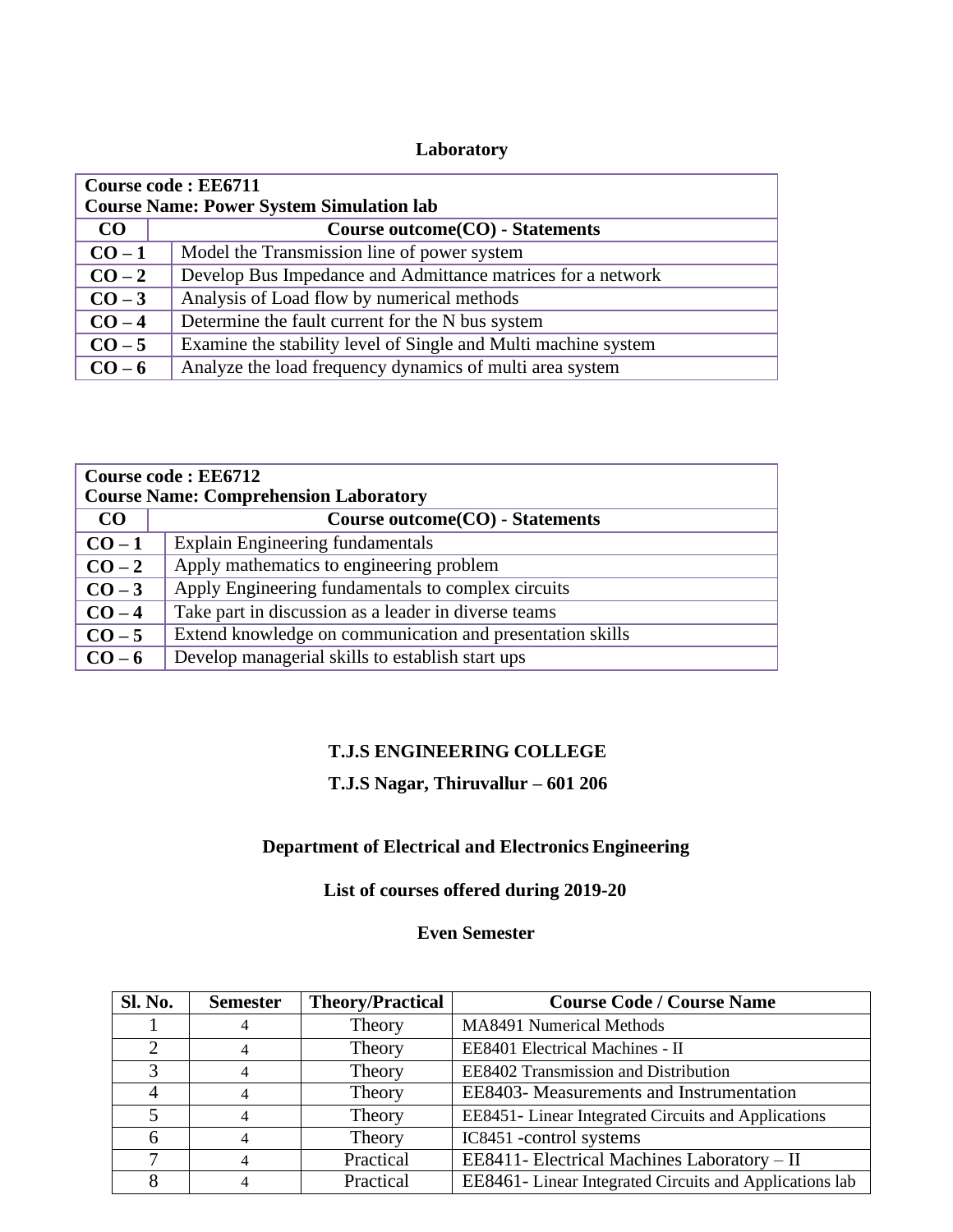| 9  | 4 | Practical | EE8412-Technical Seminar                               |
|----|---|-----------|--------------------------------------------------------|
| 10 | 6 | Theory    | EE8601 – Solid State Drives                            |
| 11 | 6 | Theory    | EE8602- Protection and Switch Gear                     |
| 12 | 6 | Theory    | EE 8691 - Embedded Systems                             |
| 13 | 6 | Theory    | EE8002 Design of Electrical Apparatus                  |
| 14 | 6 | Theory    | <b>EE8005 Special Electrical Machines</b>              |
| 15 | 6 | Practical | EE8661 Power Electronics and Drives Laboratory         |
| 16 | 6 | Practical | EE8681 Microprocessors and Microcontrollers Laboratory |
| 17 | 6 | Practical | EE8611 Mini Project                                    |
| 18 | 8 | Theory    | EE6801- Electric Energy Generation Conservation        |
|    |   |           | and Utilization                                        |
| 19 | 8 | Theory    | EE6009 – Power Electronics for Renewable Energy        |
|    |   |           | <b>Systems</b>                                         |
| 20 | 8 | Theory    | GE 6757-Total Quality Management                       |
| 21 | 8 | Theory    | $EE6811 - Project work$                                |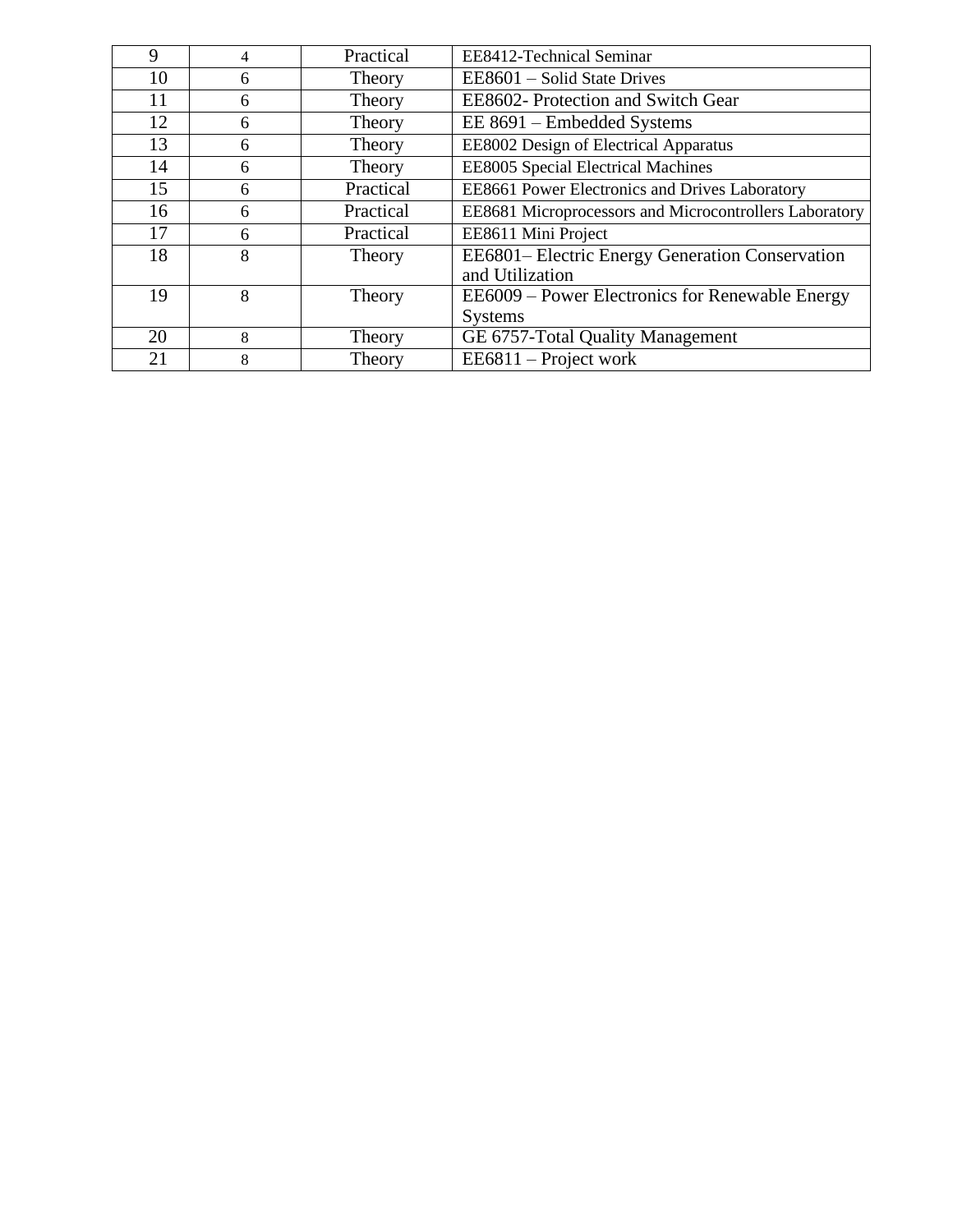| Semester: 04<br><b>Course Name: Numerical methods (MA8491)</b><br>Year of study: 2019-20 and 2020-21(2017 Regulation) |                                                                               |  |
|-----------------------------------------------------------------------------------------------------------------------|-------------------------------------------------------------------------------|--|
| $CO-1$                                                                                                                | Find the solutions of algebraic and transcendental equations                  |  |
| $CO-2$                                                                                                                | Choose power method for Eigen values                                          |  |
| $CO-3$                                                                                                                | Apply the concept of Numerical differentiation and integration in engineering |  |
| $CO-4$                                                                                                                | Examine Initial value problem for Ordinary differential equation              |  |
| $CO-5$                                                                                                                | Apply the boundary value problem in PDE and ODE                               |  |
| CO-6                                                                                                                  | Solve the Linear system of Equation                                           |  |

| Semester: 04<br>Course Name: Transmission & Distribution (EE8402)<br>Year of study: 2019-20& 2020-21 (2017 Regulation) |                                                                                                                                                                   |  |
|------------------------------------------------------------------------------------------------------------------------|-------------------------------------------------------------------------------------------------------------------------------------------------------------------|--|
| $CO-1$                                                                                                                 | To understand the importance and the functioning of transmission line parameters.                                                                                 |  |
| $CO-2$                                                                                                                 | To understand the concepts of Lines and Insulators.                                                                                                               |  |
| $CO-3$                                                                                                                 | To acquire knowledge on the performance of Transmission lines.                                                                                                    |  |
| $CO-4$                                                                                                                 | To understand the importance of distribution of the electric power in power system.                                                                               |  |
| $CO-5$                                                                                                                 | To acquire knowledge on Underground Cabilitys                                                                                                                     |  |
| $CO-6$                                                                                                                 | To become familiar with the function of different components used in<br>Transmission and Distribution levels of power system and modeling of these<br>components. |  |

| Semester: 04<br><b>Course Name: Electrical Machines-II (EE8401)</b><br>Year of study: 2019-20 & 2020-21 (2017 Regulation) |                                                                                                       |  |
|---------------------------------------------------------------------------------------------------------------------------|-------------------------------------------------------------------------------------------------------|--|
| $CO-1$                                                                                                                    | Ability to understand the construction and working principle of Synchronous<br>Generator              |  |
| $CO-2$                                                                                                                    | Ability to understand MMF curves and armature windings                                                |  |
| $CO-3$                                                                                                                    | Ability to acquire knowledge on Synchronous motor.                                                    |  |
| $CO-4$                                                                                                                    | Ability to understand the construction and working principle of Three phase<br><b>Induction Motor</b> |  |
| $CO-5$                                                                                                                    | Ability to understand the construction and working principle of Special Machines                      |  |
| $CO-6$                                                                                                                    | Ability to predetermine the performance characteristics of Synchronous Machines.                      |  |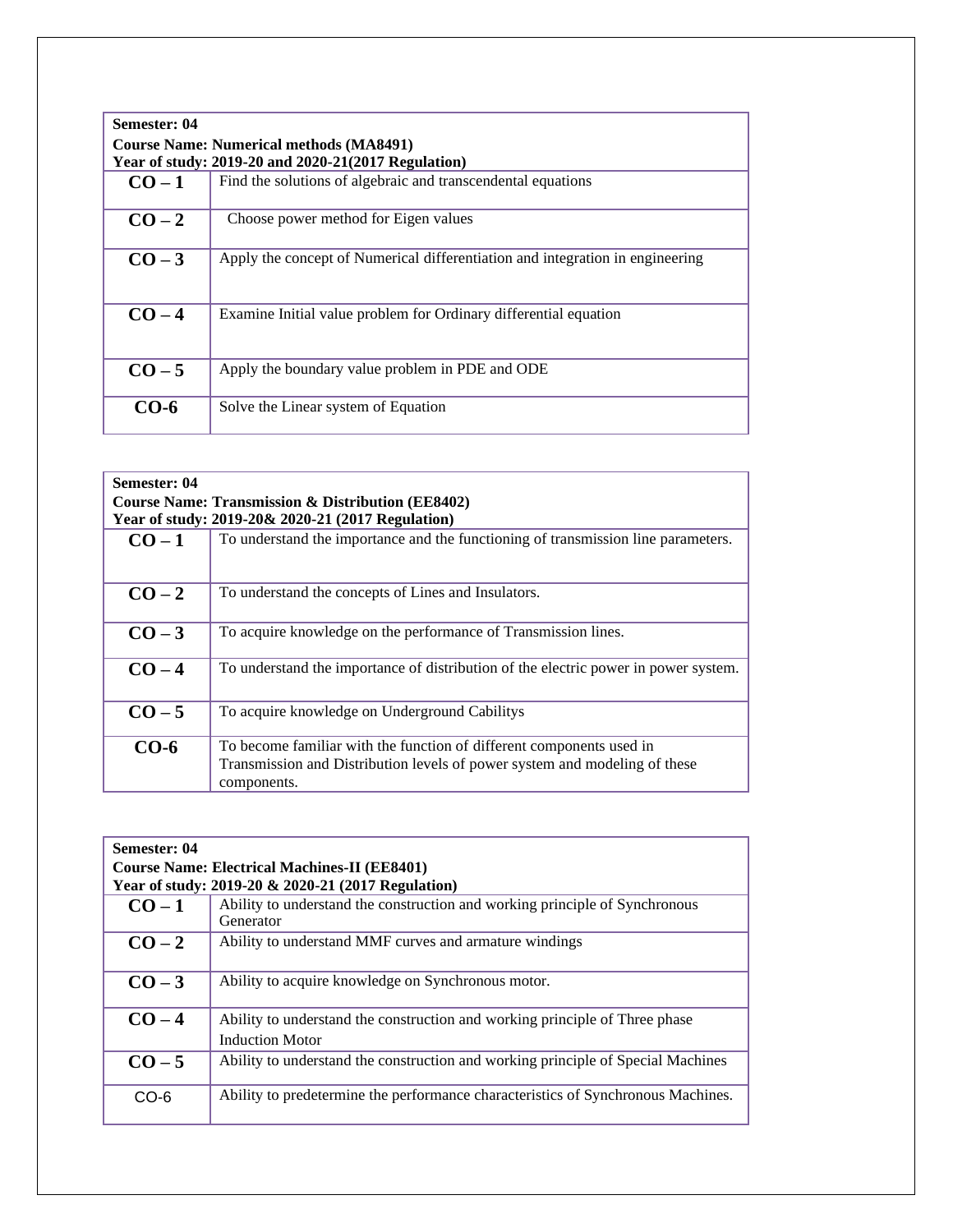| <b>Semester: 04</b> | <b>Course Name: Linear integrated circuits and applications EE8451</b><br>Year of study: 2019-20& 2020-21 (2017 Regulation) |
|---------------------|-----------------------------------------------------------------------------------------------------------------------------|
| $CO-1$              | Outline the fabrication process of IC                                                                                       |
| $CO-2$              | Illustrate the ideal and non ideal characteristics of op-amp                                                                |
| $CO-3$              | Explain various applications of op-amp.                                                                                     |
| $CO-4$              | Design the different types of oscillators and ADC, DAC                                                                      |
| $CO-5$              | Illustrate various application ICs                                                                                          |
| CO-6                | Explain the working of special function ICs.                                                                                |

| <b>Semester: 04</b><br><b>Course Name: Measurements and Instrumentation EE8403</b><br>Year of study: 2019-20& 2020-21 (2017 Regulation) |                                                                                      |  |
|-----------------------------------------------------------------------------------------------------------------------------------------|--------------------------------------------------------------------------------------|--|
| $CO-1$                                                                                                                                  | Outline the fabrication process of IC                                                |  |
| $CO-2$                                                                                                                                  | Explain the working principle of electrical measuring instruments                    |  |
| $CO-3$                                                                                                                                  | Interpret the resistance, capacitance and inductance using<br>bridges                |  |
| $CO-4$                                                                                                                                  | Select the storage devices for measuring electrical quantities                       |  |
| $CO-5$                                                                                                                                  | Choose the analog and digital display devices for measuring<br>electrical quantities |  |
| $CO-6$                                                                                                                                  | Identify the type of electrical transducers for physical quantities                  |  |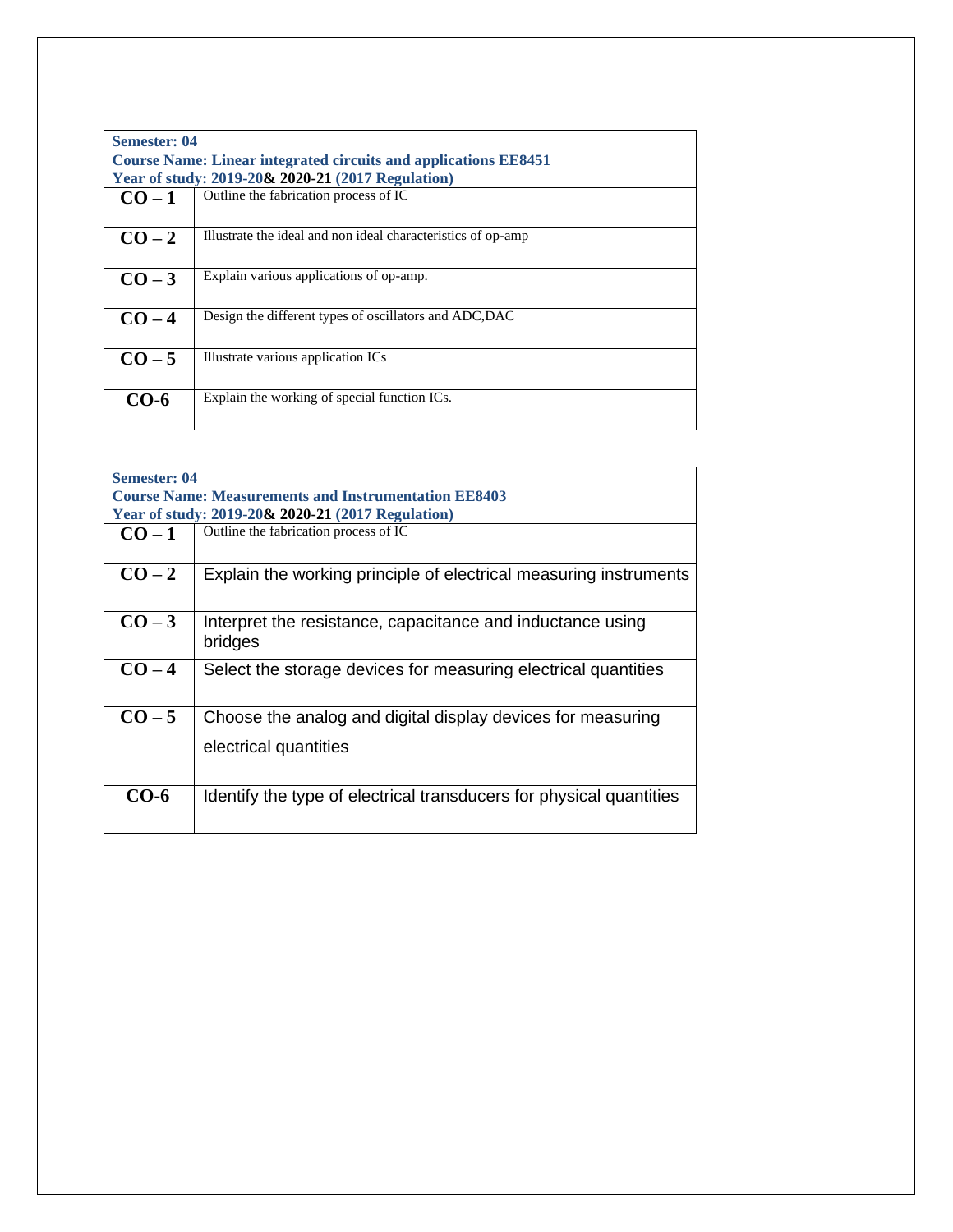| Semester: 04                                |                                                                             |  |
|---------------------------------------------|-----------------------------------------------------------------------------|--|
| <b>Course Name: Control Systems-IC 8451</b> |                                                                             |  |
|                                             | Year of study: 2019-20 (2017 Regulation)                                    |  |
| $CO-1$                                      | Develop various representations of system based on the knowledge of         |  |
|                                             | Mathematics, Science and Engineering fundamentals.                          |  |
| $CO-2$                                      | <b>Illustrate</b> the time response of first and second order systems using |  |
|                                             | standard test signals and the use of PID controller in closed loop          |  |
|                                             | system.                                                                     |  |
| $CO-3$                                      | <b>Examine</b> the frequency-domain response of various models of linear    |  |
|                                             | system.                                                                     |  |
| $CO-4$                                      | <b>Identify</b> a compensator system for the given specifications.          |  |
|                                             |                                                                             |  |
| $CO - 5$                                    | <b>Interpret</b> characteristics of the system to develop mathematical      |  |
|                                             | model in state-variable form (state variable models)                        |  |
| CO-6                                        | <b>Perceive</b> the solution for complex control problem.                   |  |
|                                             |                                                                             |  |

| <b>Course Code: EE8411</b> |                                                                   |  |
|----------------------------|-------------------------------------------------------------------|--|
|                            | <b>Course Name: Electrical Machines Laboratory – II</b>           |  |
| $\rm CO$                   | Course outcome $CO$ – Statements                                  |  |
| $CO-1$                     | Ability to understand and analyze EMF and MMF methods             |  |
| $CO-2$                     | Ability to analyze the characteristics of V and Inverted V curves |  |
| $CO-3$                     | Ability to understand the importance of Synchronous machines      |  |
| $CO-4$                     | Ability to understand the importance of Induction Machines        |  |
| $CO-5$                     | Ability to acquire knowledge on separation of losses              |  |

| <b>Course Code: EE8461</b><br><b>Course Name: Linear and Digital Integrated Circuits Laboratory</b> |                                                                     |  |
|-----------------------------------------------------------------------------------------------------|---------------------------------------------------------------------|--|
| $\bf CO$                                                                                            | Course outcome $(CO)$ – Statements                                  |  |
| $CO-1$                                                                                              | Ability to understand and implement Boolean Functions               |  |
| $CO-2$                                                                                              | Ability to understand the importance of code conversion             |  |
| $CO-3$                                                                                              | Ability to Design and implement 4-bit shift registers               |  |
| $CO-4$                                                                                              | Ability to acquire knowledge on Application of Op-Amp               |  |
| $CO-5$                                                                                              | Ability to Design and implement counters using specific counter IC. |  |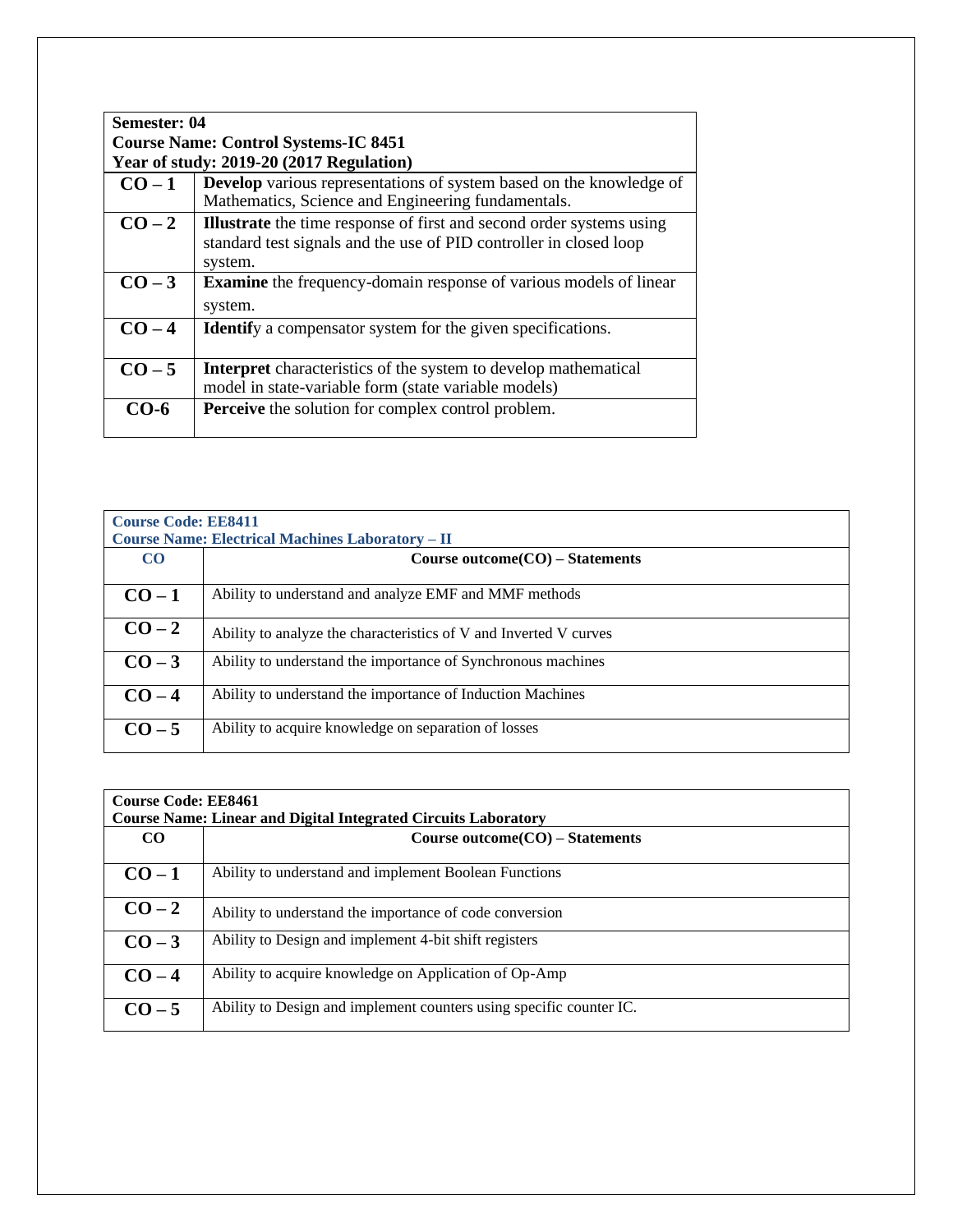| <b>Course Code: EE8412</b><br><b>Course Name: Technical Seminar</b> |                                                                                                                                           |  |
|---------------------------------------------------------------------|-------------------------------------------------------------------------------------------------------------------------------------------|--|
| CO <sub>0</sub>                                                     | Course outcome $CO$ – Statements                                                                                                          |  |
| $CO-1$                                                              | To encourage the students to study advanced engineering developments                                                                      |  |
| $CO-2$                                                              | To prepare and present technical reports.                                                                                                 |  |
| $CO-3$                                                              | To encourage the students to use various teaching aids such as overhead projectors, power point<br>presentation and demonstrative models. |  |

| Semester: 06 |                                                                                               |  |
|--------------|-----------------------------------------------------------------------------------------------|--|
|              | <b>CourseName:Design of Electrical Apparatus (EE8002)</b>                                     |  |
|              | Year of study: 2019-2020& 2020-21 (2017 Regulation)                                           |  |
| $CO-1$       | Ability to understand the design consideration for rotating and static electrical<br>machines |  |
| $CO-2$       | Ability to design field systems for its application                                           |  |
| $CO-3$       | Ability to design single and three phase transformers.                                        |  |
| $CO-4$       | Ability to design field and armature of DC machines.                                          |  |
| $CO - 5$     | Ability to design stator and rotor of induction motor.                                        |  |
| $CO - 6$     | Ability to design and analyze synchronous machines.                                           |  |

| Semester: 06<br><b>Course Name: Solid State Drives (EE8601)</b><br>Year of study: 2019-20 & 2020-21 (2017 Regulation) |                                                                                                                 |  |
|-----------------------------------------------------------------------------------------------------------------------|-----------------------------------------------------------------------------------------------------------------|--|
| $CO-1$                                                                                                                | Ability to understand and suggest a converter for solid state drive                                             |  |
| $CO-2$                                                                                                                | Ability to select suitability drive for the given application                                                   |  |
| $CO-3$                                                                                                                | Ability to study about the steady state operation and transient dynamics of a<br>motor load system              |  |
| $CO-4$                                                                                                                | Ability to analyze the operation of the converter/chopper fed dc drive                                          |  |
| $CO-5$                                                                                                                | Ability to analyze the operation and performance of AC motor drives                                             |  |
| $CO-6$                                                                                                                | Ability to analyze and design the current and speed controllers for a closed<br>loop solid state DC motor drive |  |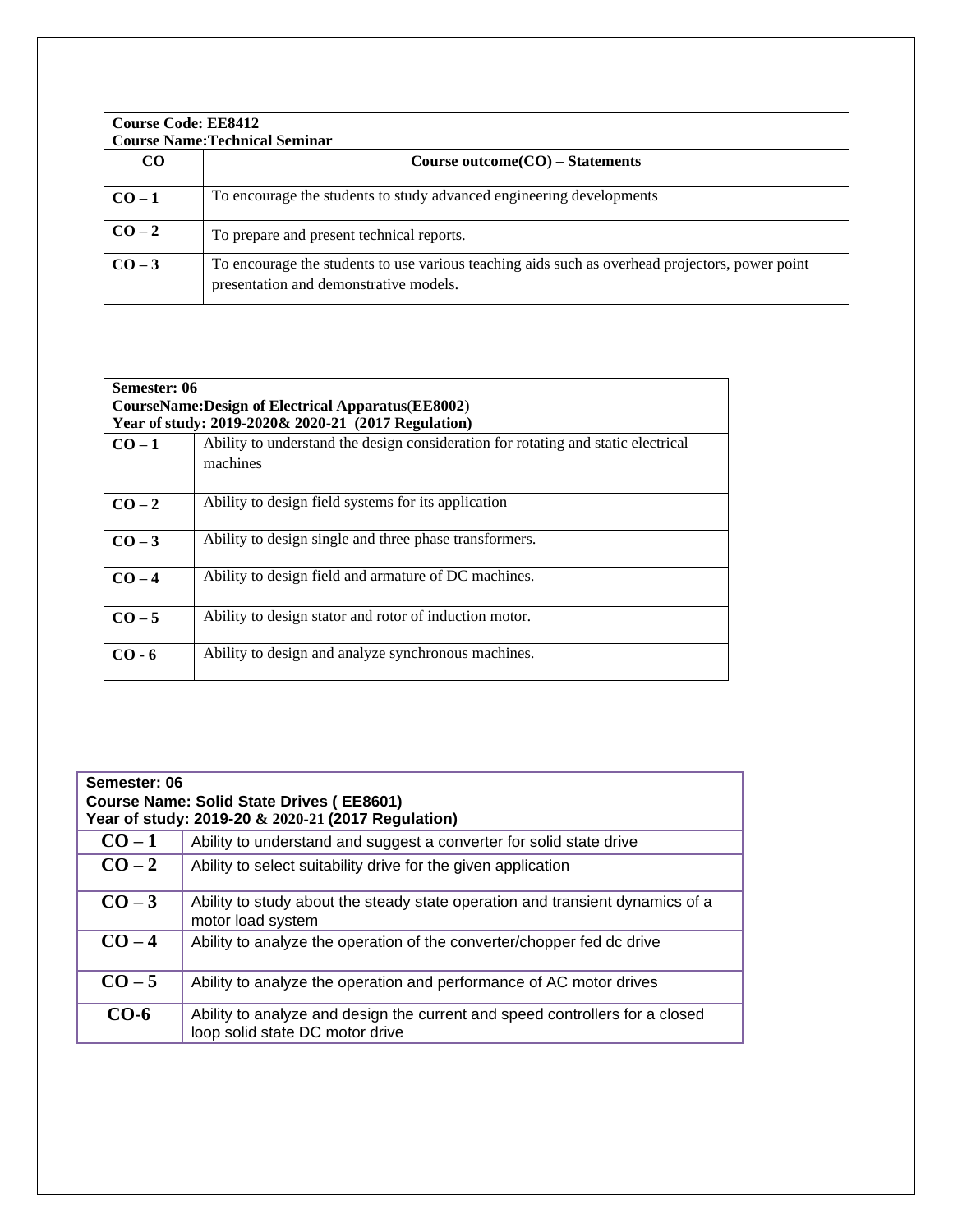| Semester: 06<br><b>Course Name: Protection and Switchgear (EE8602)</b><br>Year of study: 2019-20& 2020-21 (2017 Regulation) |                                                                                        |
|-----------------------------------------------------------------------------------------------------------------------------|----------------------------------------------------------------------------------------|
| $CO-1$                                                                                                                      | Explain the causes of abnormal operating conditions of the apparatus and<br>system.    |
| $CO-2$                                                                                                                      | Illustrate the Characteristics & functions of Electromagnetic Relays.                  |
| $CO-3$                                                                                                                      | Apply different protection schemes for apparatus protection                            |
| $CO - 4$                                                                                                                    | Explain the characteristics and functions of Static & Numerical Relays                 |
| $CO - 5$                                                                                                                    | Demonstrate the various abnormal behaviour happens during circuit breaker<br>operation |
| $CO - 6$                                                                                                                    | Explain the working of different types of Circuit Breakers                             |

| Semester: 06                                 |                                                       |
|----------------------------------------------|-------------------------------------------------------|
| <b>Course Name: Embedded Systems-EE 8691</b> |                                                       |
|                                              | Year of study: 2019-20& 2020-21 (2017 Regulation)     |
| CO <sub>1</sub>                              | Understand and Analyze Embedded systems.              |
| CO <sub>2</sub>                              | Distinguish the bus communication in processors.      |
| CO <sub>3</sub>                              | Operate various Embedded Development Strategies       |
| CO <sub>4</sub>                              | Understand basics of Real time operating system.      |
| CO <sub>5</sub>                              | Classify various processor scheduling algorithms.     |
| CO6                                          | Interpret an embedded system for a given application. |

| Semester: 07                                             |                                                                                          |  |
|----------------------------------------------------------|------------------------------------------------------------------------------------------|--|
| <b>Course Name: SPECIAL ELECTRICAL MACHINES (EE8005)</b> |                                                                                          |  |
| Year of study: 2019-20& 2020-21 (2017 Regulation)        |                                                                                          |  |
| CO <sub>1</sub>                                          | <b>Explain</b> the performance characteristics of synchronous reluctance                 |  |
|                                                          | motors.                                                                                  |  |
| CO <sub>2</sub>                                          | <b>Classify</b> the excitation modes of stepping motor                                   |  |
| CO <sub>3</sub>                                          | <b>Construct</b> the power converter circuits for Switched reluctance                    |  |
|                                                          | motor                                                                                    |  |
| CO <sub>4</sub>                                          | Analyze the magnetic characteristics of brushless D.C motor                              |  |
| CO <sub>5</sub>                                          | <b>Compare</b> the control methods of permanent magnet synchronous                       |  |
|                                                          | motor                                                                                    |  |
| CO <sub>6</sub>                                          | Analyze the logical sequence operation of special machines by<br>using Software program. |  |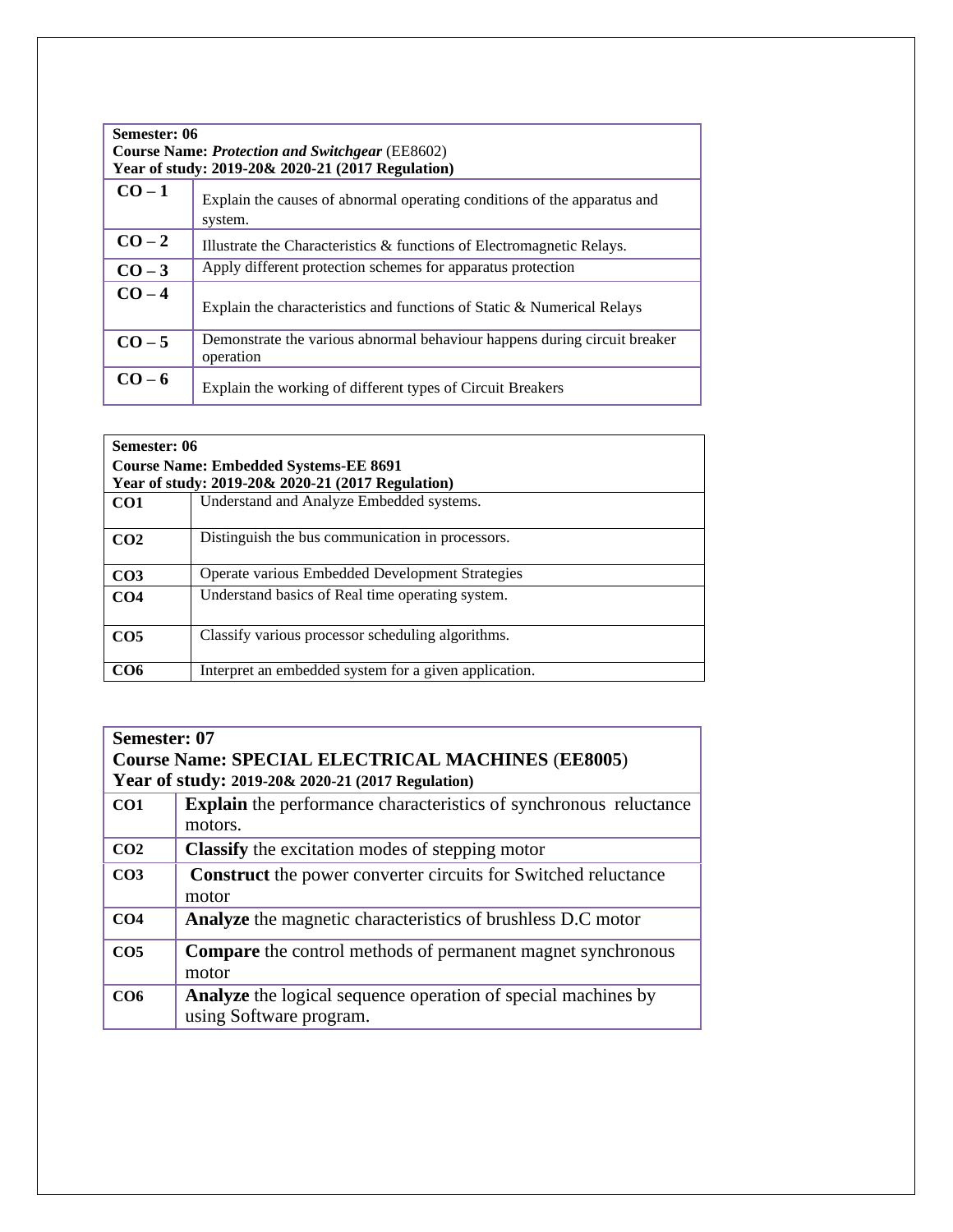| Semester: 06<br><b>Course Name:</b> Microprocessors and Microcontrollers Laboratory (EE8681)<br>Year of study: 2019-20& 2020-21 (2017 Regulation) |                                                                |
|---------------------------------------------------------------------------------------------------------------------------------------------------|----------------------------------------------------------------|
| CO <sub>1</sub>                                                                                                                                   | Develop the simple arithmetic operations using 8085 processors |
| CO <sub>2</sub>                                                                                                                                   | Explain the interfacing techniques using 8051 microcontrollers |
| CO <sub>3</sub>                                                                                                                                   | Analyze two 8051 kits using serial communication.              |
| CO <sub>4</sub>                                                                                                                                   | Develop simple programs using 8051 controllers                 |
| CO <sub>5</sub>                                                                                                                                   | Demonstrate basic instructions using 8051 microcontroller      |
| CO6                                                                                                                                               | Design and implementation of embedded system based projects    |

#### **Semester: 06 Course Name: Power Electronics and Drives Lab(EE8661) Year of study: 2019-20& 2020-21 (2017 Regulation) CO1** Demonstration of firing circuits **CO2** Analyze static and dynamic characteristics of switching devices **CO3** Experiment with converters. **CO4** Experiment with switch mode power supplies. **CO5** Experiment with switching regulators. **CO6** Analyze the converter circuits using simulation software

Semester VIII

| <b>Semester: 08</b>                                                                      |                                                                                      |  |
|------------------------------------------------------------------------------------------|--------------------------------------------------------------------------------------|--|
| <b>Course Name:</b> Electric Energy Generation, Utilization and Conservation<br>(EE6801) |                                                                                      |  |
| Year of study: 2019-20                                                                   |                                                                                      |  |
| CO1                                                                                      | Explain the various concepts of renewable energy resources                           |  |
| CO <sub>2</sub>                                                                          | Interpret energy conservation and energy auditing.                                   |  |
| CO <sub>3</sub>                                                                          | Develop the illumination systems based on various lightning system                   |  |
| CO <sub>4</sub>                                                                          | Demonstrate the different methods of electric heating and welding                    |  |
| CO <sub>5</sub>                                                                          | Illustrate the traction system and their performance                                 |  |
| CO6                                                                                      | Organize the engineering aspects of electrical energy generation and<br>utilization. |  |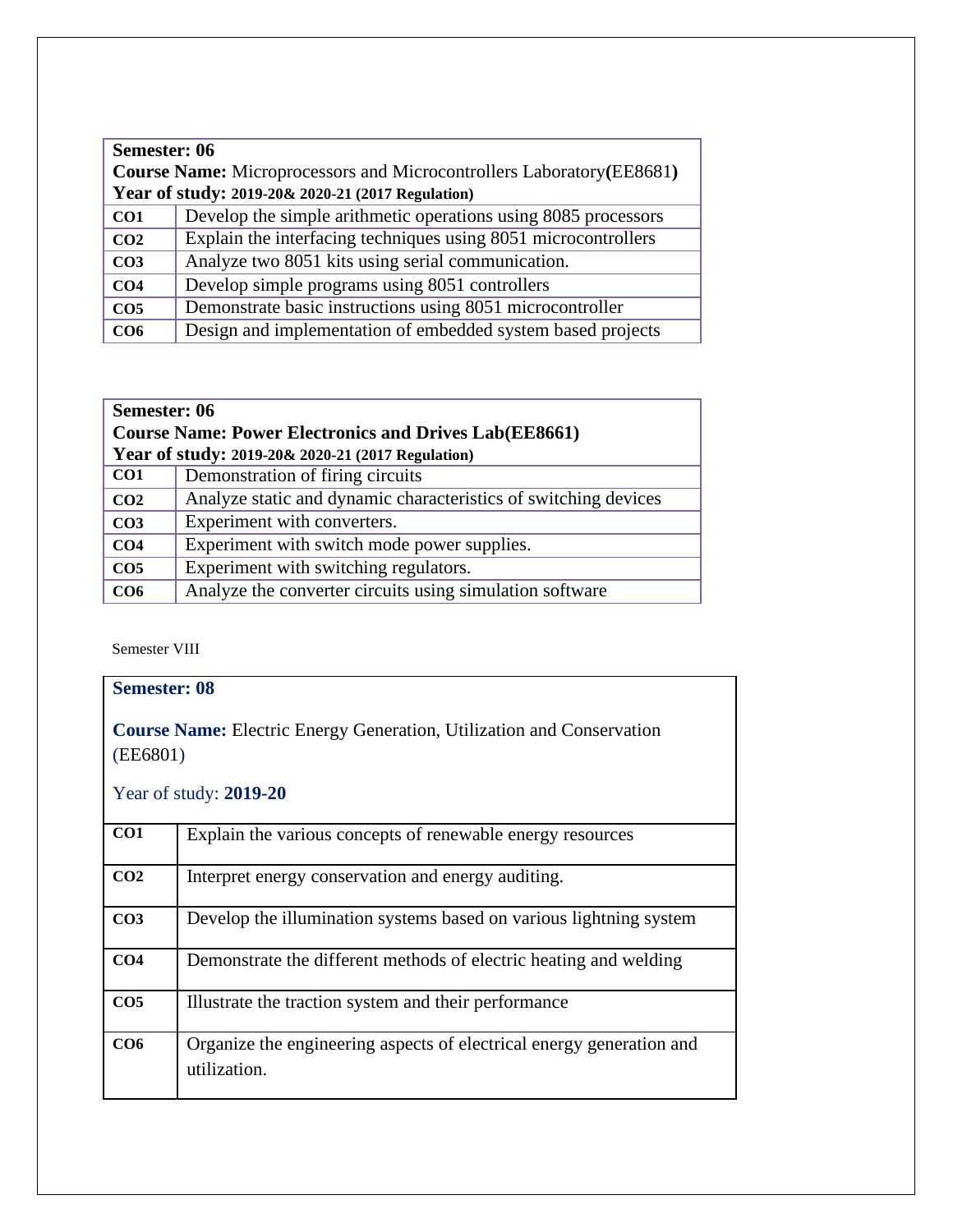## **Semester: 08**

**Course Name:** EE6009 Power Electronics for Renewable Energy Systems Year of study: **2019-20**

| CO1             | Interpret knowledge about the stand alone and grid connected<br>renewable energy systems      |
|-----------------|-----------------------------------------------------------------------------------------------|
| CO <sub>2</sub> | Derive the criteria for designing the power converters for renewable<br>energy applications   |
| CO <sub>3</sub> | Analyze the various operating modes of wind electrical generators and<br>solar energy systems |
| CO <sub>4</sub> | Design different power converters for renewable energy systems                                |
| CO <sub>5</sub> | Develop maximum power point tracking algorithms                                               |
| CO <sub>6</sub> | Analyze power system operation, stability, control and protection                             |

# **Semester: 08 Course Name:** GE6757 Total Quality Management Year of study: **2019-20 CO1** Facilitate the Quality Management principles and its process **CO2** Explain the customer care management systems **CO3** Apply the leadership qualities in management **CO4** Explain the Benchmark in manufacturing system **CO5** Explain the ISO Auditing system **CO6** Design the techniques for quality management in the field of manufacturing and services processes.